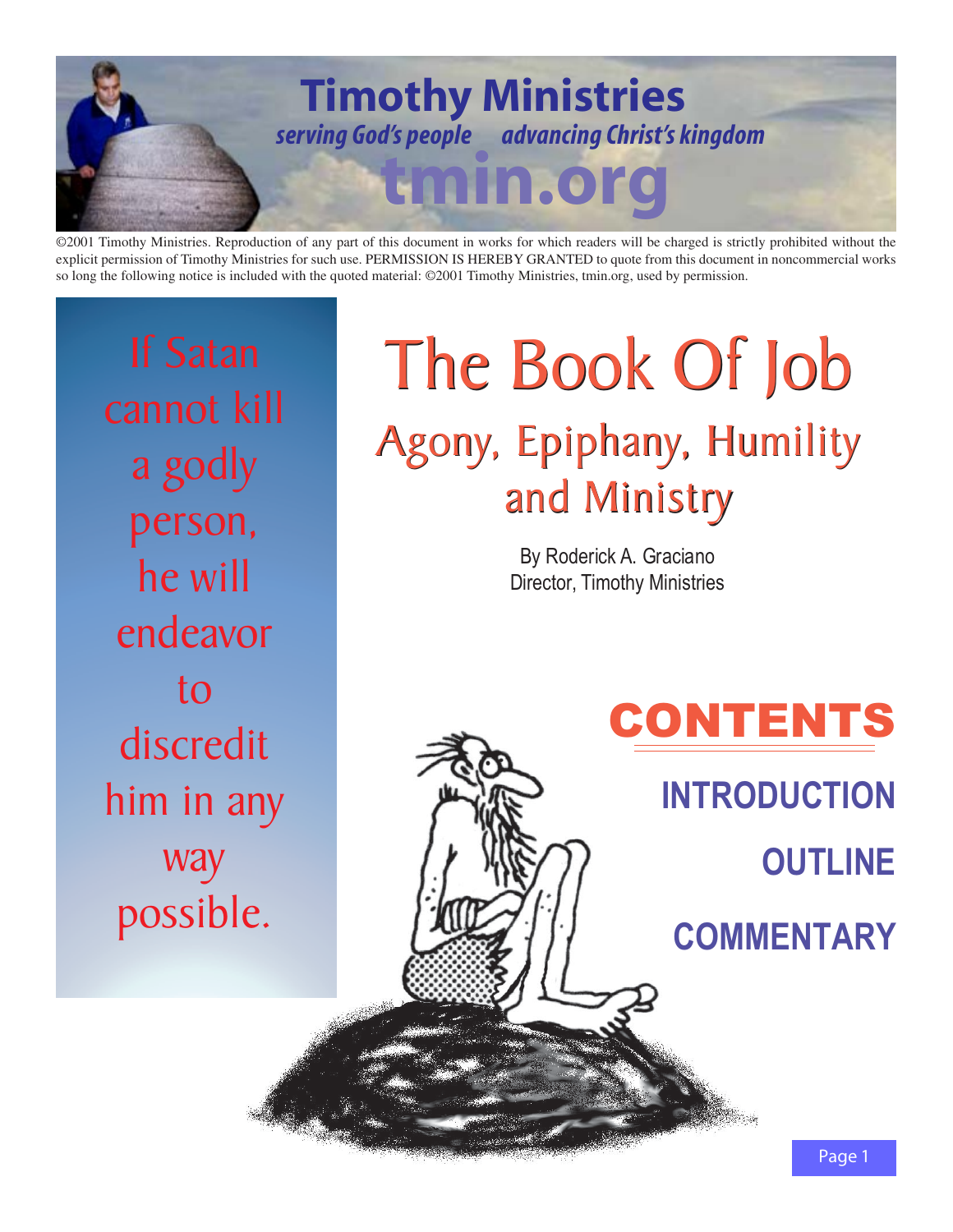### Introduction

<span id="page-1-0"></span>This document is truly a *commentary* in that it is a collection of comments rather than a complete analysis or narrative discussion of the Book of Job. It does not address every verse nor provide a complete exposition of the passages dealt with. It is designed as a database of notes to help clarify the point of the book and draw out its practical insights for spiritual life. This commentary will also highlight some of the humor in Job that may escape the casual reader.

The commentary is arranged in single-paragraph blocks and uses digital-style references to facilitate computer searches. For computer sorting purposes, biblical references use a three-letter designation for book titles and zeroes as place holders in the chapter and verse numbers. Consequently, the passage traditionally designated Job 1:1 will appear as JOB 01.01, while Job 19:10 does not require the place holders and will appear as JOB 19.10. Paragraphs given a double-zero designation, such as JOB 00.01, contain introductory information and are not related to a specific verse of the text. Biblical references embedded in the commentary text omit the unnecessary zero place holders but use the dot rather than the more traditional colon. References that do not designate a book refer to verses in the text of Job.

### **Blue type in the body of this document reveals a clickable link.**

Comments on the English text of Job refer to the New International Version unless otherwise noted. The author has also utilized the standard Hebrew text of Job (Heb.), as well as the Septuagint version (LXX), and makes a reference or two to a manuscript (MS) of the Dead Sea Scrolls.

Because of the humor in the book of Job, and the insights it contains on spiritual warfare, I've marked humorous passages with a smiley face, and passages dealing with the spiritual battle with a warrior:

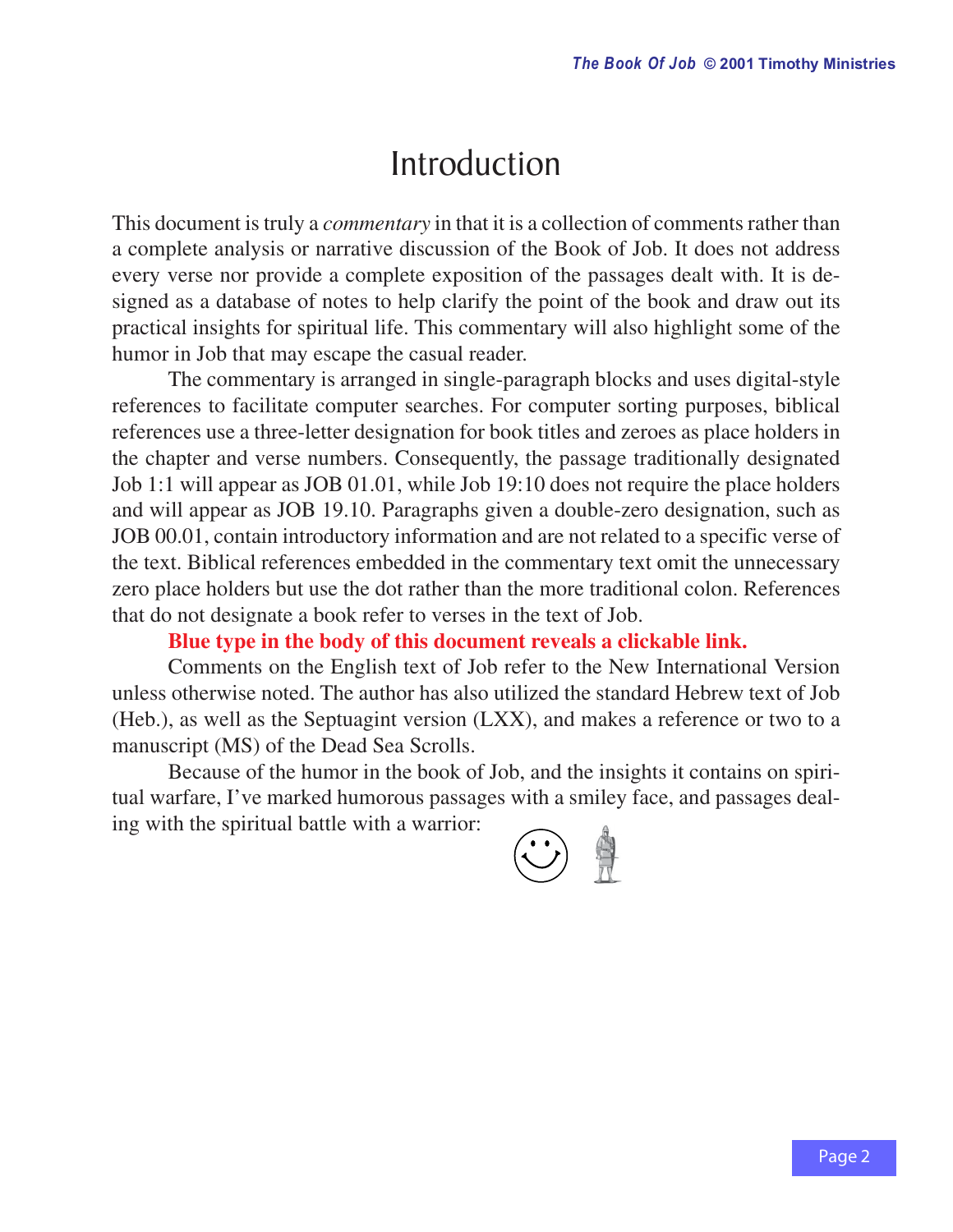### An Outline Of The Book Of Job

<span id="page-2-0"></span>**[Job and His Family Before the Disaster: 1.1-5](#page-5-0)**

**[God's First Challenge to Satan: 1.6-22](#page-6-0)**

*Satan's Response*

*The First Attack Upon Job*

*Job Retains His Integrity*

**God's Second Challenge to Satan: 2.1-3**

*Satan's Response*

*The Second Attack Upon Job*

*Job Tempted By His Wife*

*Job Submits to God's Providence*

**The Arrival and Quiet Vigil of Job's Three Friends: 2.11-13**

**[Job's Patience Exhausted, He Utters His Complaint: ch. 3](#page-7-0)**

**The Debate Between Job and His Friends**

*Eliphaz' first speech: chs. 4,5* **Don't Be Dismayed; Remember Your Merits [The False Principle: You've Sown What You Reap](#page-7-0)**

*The False Principle Reinforced By A True One: You Reap What You Sow (Job 4.8; cf. Gal. 6.7) The Insensitive Application of the False Corollary*

### **The False Principle Restated: People Bring Their Troubles Upon Themselves**

*Another Misapplication Eliphaz's Closing Punch*

*Job's first Reply: chs. 6,7*

**I'm not bellowing without a reason! 6. 1-7 If only God would end my life now, and allow me to die in integrity! 6. 8-13 [My friends are like streams that dry up in the heat! 6. 14-23](#page-8-0) You are profoundly insensitive and unjust while my integrity is at stake. 6. 24-30 Since I'm dying anyway, I'll express my anguish! 7.1-11 Lord, why are you tormenting me beyond measure? 7.12-21**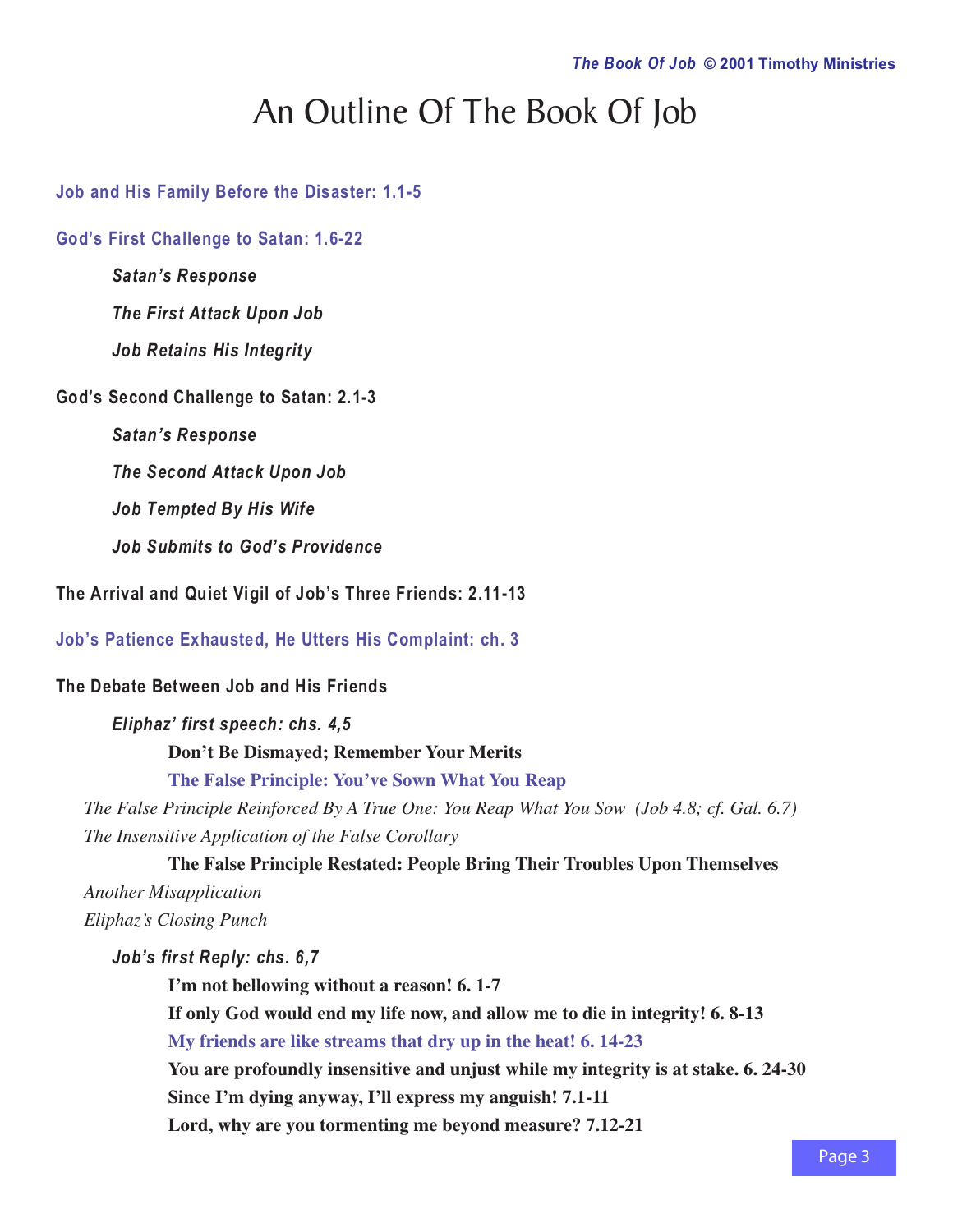<span id="page-3-0"></span>*Bildad's first speech: ch. 8*

**[God is just, so your children obviously had sinned against Him. 8.1-4](#page-8-0)**

**If you are pure, God will prosper you more than before. 8.5-7**

**God blesses the blameless and wrecks the wicked. 8.8-22**

*Job's second reply: chs. 9,10*

**[It's futile to contend with God even though I'm innocent! 9.1-20](#page-8-0)**

**God destroys both the blameless and the wicked! 9.21-24**

**If God is condemning me for my sins, then there is no way to get clean before God. 9.25-35 [Job longs for an advocate and justice. 9.33-35](#page-9-0)**

**Job accuses God of rigging the trial! 10.17**

*Zophar's first speech: ch. 11*

*[Job's third reply: chs. 12-14](#page-9-0)*

*Eliphaz' second speech: ch. 15*

*[Job's fourth reply: chs. 16,17](#page-9-0)*

*[Bildad's second speech: ch. 18](#page-9-0)*

*[Job's fifth reply: ch. 19](#page-10-0)*

*Zophar's second speech: ch. 20*

*Job's sixth reply: ch. 21*

*[Eliphaz' third speech: ch. 22](#page-10-0)*

*Job's seventh reply: chs. 23,24*

**If only I could present my case to God in court!: ch. 23**

**Why doesn't God set days to arbitrate disputes and dispense justice?**

*God does not charge the oppressor with wrongdoing: 24.2-12*

*There are wicked people who hide in the darkness: 24.13-17*

*[Yet while sinners may be exalted for a time, they will be snatched away by destruction: 24.18-25](#page-10-0)*

*Bildad's third speech: ch. 25*

*Job's eighth reply: chs. 26-31*

**[It is arrogant to think one understands God: ch. 26](#page-10-0) God does destroy the wicked but Job is not: ch. 27 wicked Wisdom is difficult to attain, but Job has found it in fearing the Lord: ch. 28 [The previous glory and influence of Job: ch. 29](#page-10-0) Because of Job's lost influence, evil ones are now unrestrained: ch. 30 [Job's morality and integrity of the highest caliber: ch. 31](#page-10-0)**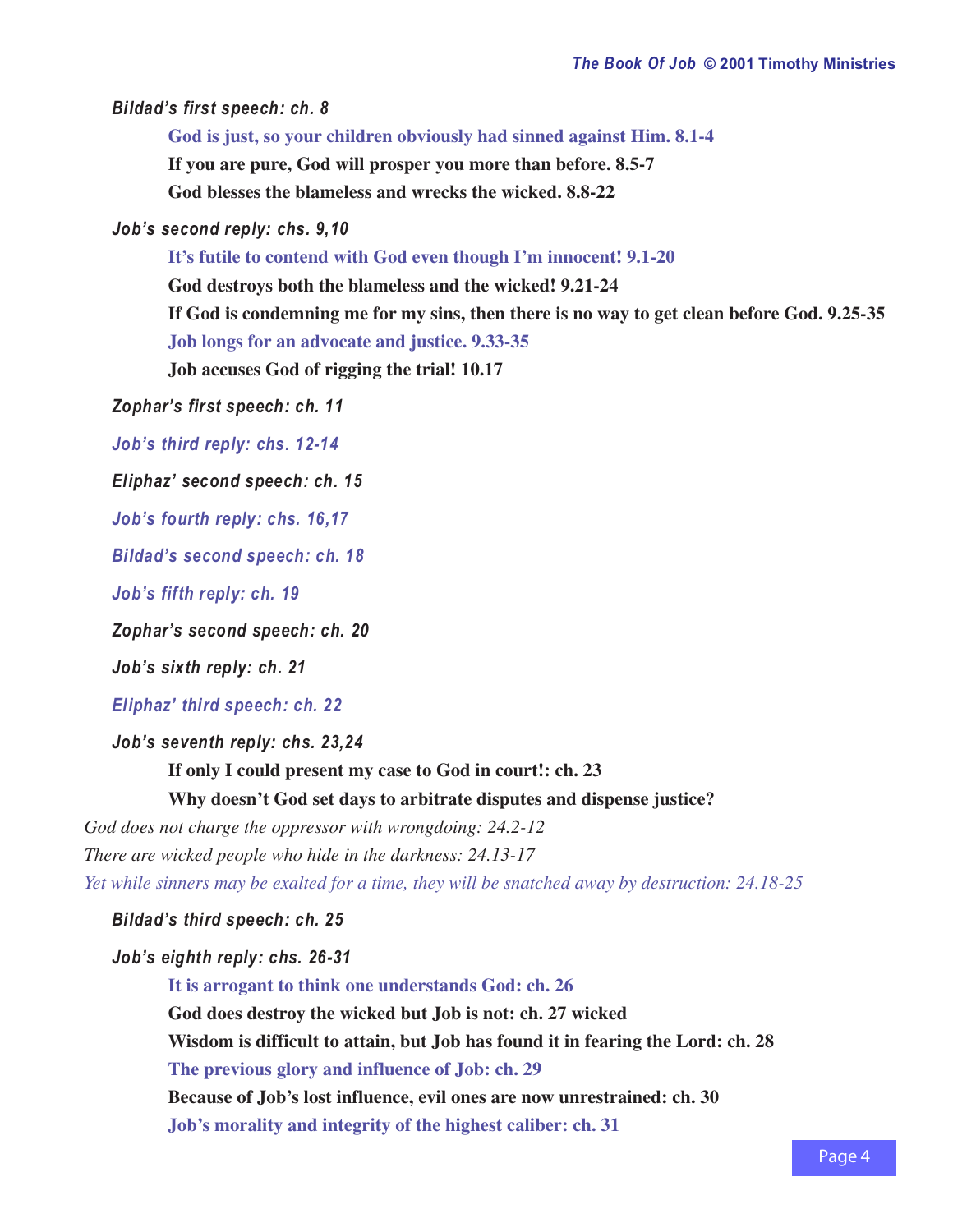### <span id="page-4-0"></span>**[Elihu Enters The Debate: chs. 32-37](#page-10-0)**

**Job's Epiphany**

*[God's First Revelation to Job: chs. 38-39](#page-11-0) Job's First Confession: 40.3-5 God's Second Revelation to Job: 40.7- ch. 41 [Job's Second Confession: Job 42.1-6](#page-11-0) God's Rebuke to Job's Friends: 42.7-9*

**Job's Restoration To Ministry**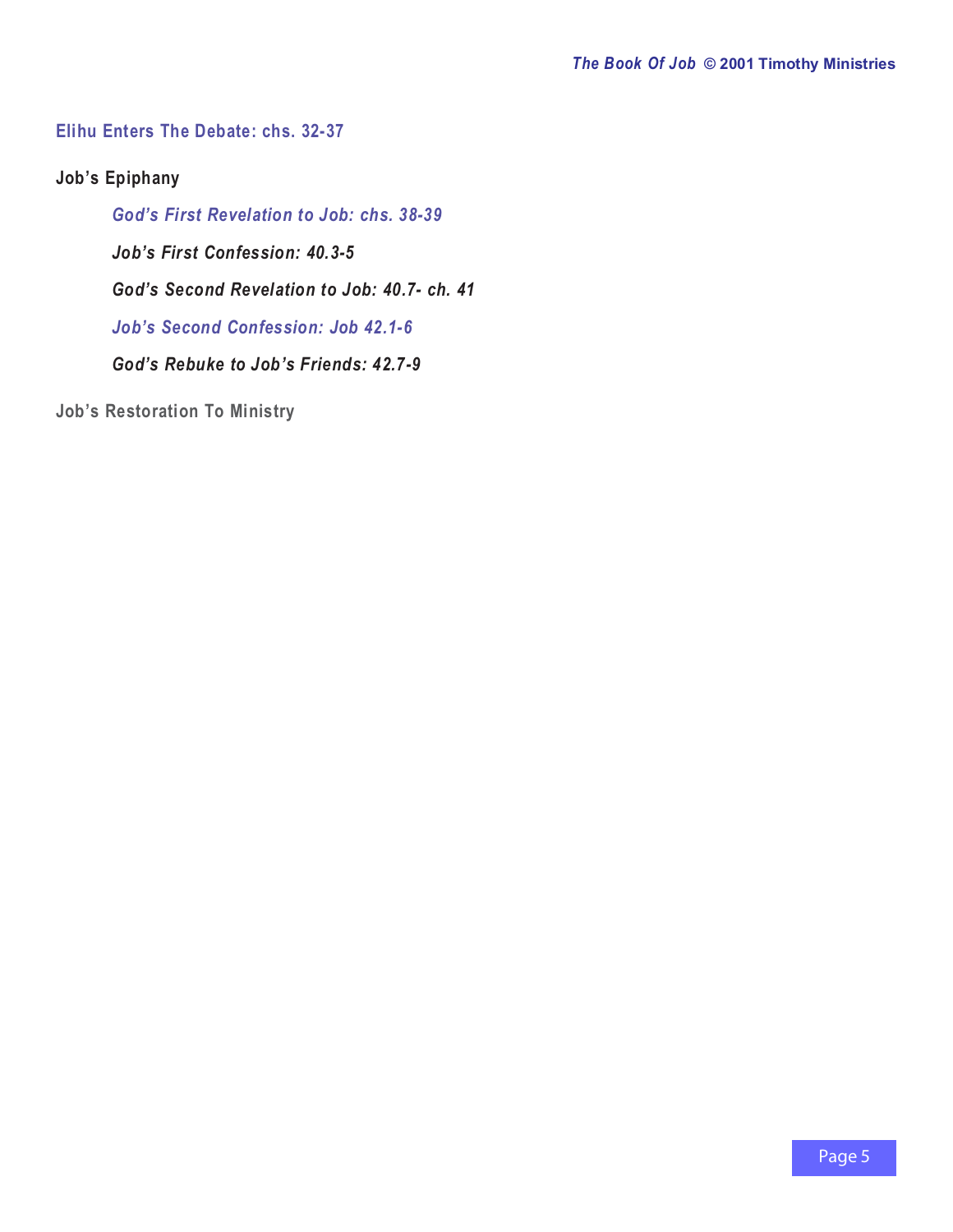## The Commentary

- <span id="page-5-0"></span>• JOB 00.01 [SETTING FOR BOOK]: The story of Job is pre-Mosaic, possibly pre-Abrahamic. Uz was a grandson of Shem, great-grandson of Noah (Gen. 10.23). A "land of Uz" could hardly be recognized earlier than 100 years after the flood. Therefore, if the flood occurred around 2,000 BC, the earliest time period for Job's life would fall between 2,000 and 1,800 BC. Some commentators suggest a later date, based on terms that seem anachronistic in the text, but a later vocabulary could well have crept into the earlier oral or written history of Job. Suggesting a post-Abrahamic setting, Aristeas the Exegete, a 1st-century b.c.e. Jewish scholar, "uses a tradition where Esau marries Bassara from which marriage issues Job. However, other traditions of the period have Jacob killing Esau in a civil war (Jub. 37—38 esp. 38:2; T. Jud. 9; b. Sot\a 13a; Gen. Rab. 100: 63d)." (Source: Freedman, David Noel, ed., The Anchor Bible Dictionary, (New York: Doubleday) 1997, 1992.) Though we don't know Job's lineage, strong local traditions place Job's dwelling place and burial place in Syrian territory not far from today's Golan Heights.
- JOB 00.02 [AUTHORSHIP AND DATE]: Abegg, et al, mention a MS of Job written in the paleo-Hebrew script. This MS dates to ca. 225-150 BC, but implies an earlier source dating back to before the Babylonian exile. "Rabbinic tradition attributes the book of Job to Moses." (Source: The Dead Sea Scrolls Bible.)
- JOB 01.03 [A STRATEGIC TARGET]: In the book of Job there is much implied about the spiritual battle that is not laid out for us explicitly. It is odd, for example, that once Satan succeeds in afflicting Job with boils, thus setting up the situation where God can do His sanctifying work in Job, Satan disappears from the story and we never hear about the end of the challenge in the heavenlies. We are left to imagine Satan's comeuppance. Nevertheless, as we learn Satan's tactics from the rest of the canon and from life experience, we can read some things between the lines in Job. When we read in verse 3 that Job "was the greatest man among all the people of the East," we realize that Job was a strategic target for Satan because of Job's influence in the larger community. In fact, Job bemoans the loss of this influence in chs. 29 and 30. When God asks, in verse 8, "Have you considered my servant Job?" He asks ironically, for He knew very well that Satan had already taken an interest in this powerful representative of the True God. In relatively recent times, Satan had narrowly missed destroying the entire human race by dragging them down into depravity. Only Noah and Noah's family had slipped through his hands. Now, once again, one man stood between Satan and the corruption of the world. Satan took a keen interest in bringing the human race down again, but this time he would begin with the most powerful and righteous representative that God had among mankind. If Satan could destroy Job's faith, the rest of the human race would surely follow!
- [JOB 01.01-05 \[JOB'S STRAYING CHILDREN\]](#page-2-0): When our children stray from Christ and His laws, our automatic response as parents is, "Where did I go wrong." Parents often do bear some of the responsibility for their children's weaknesses, but sometimes the influence of a child's own fallenness far outweighs any error on the part of parents. The book of Job reveals that even perfect parents must fight spiritual battles on behalf of straying children. Job provides an early example of a parent interceding for his children.
- JOB 01.05, 11; 02.05;09 [BARAK = TO BLESS OR TO CURSE]: When Job worries that his children may have "cursed God in their hearts," he actually uses the word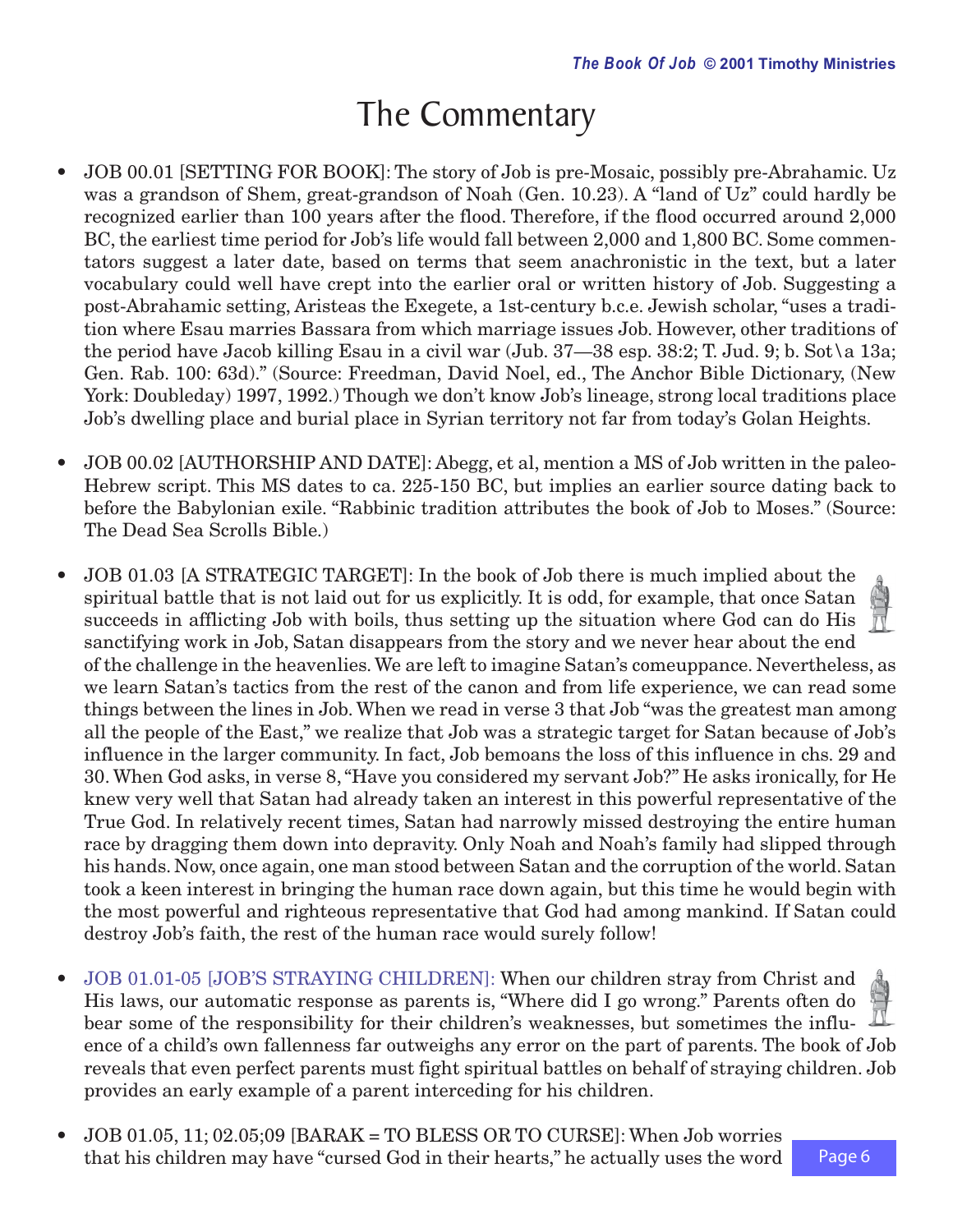<span id="page-6-0"></span>*barak,* which normally means to *bless. Barak* thus appears euphemistically four times in Job. We can hear the sarcasm in Satan's voice when he tells God, "…strike everything he has, and he will surely *bless* you to your face."

- JOB 01.06A [THE SPIRITUAL REALM]: The book of Job conveys the reality of the spiritual (non-material) realm in the strongest of terms. Not only to we see the "sons of God" and Satan appearing before Elohim-YHWH, but spirits appear to men and YHWH Himself answers Job out of the storm.
- [JOB 01.06B \[THE ADVERSARY\]](#page-2-0): Though the NIV uses *Satan* as a proper name in these passages, the Hebrew is actually *the Satan,* i.e., *the Adversary,* and thus is more of a title. Note, however, that this is chronologically the earliest reference to Lucifer by this title. It's possible that Lucifer gained his title as the Adversary (or Accuser) because of his adversarial activities against Job. However, it's likely that by the time of Job and the other patriarchs, the Serpent from Eden had become recognized by all as the arch adversary of God and of all mankind.
- JOB 01.07 [ROAMING]: *Roaming* connotes freedom from restraint; roaming or walking over the earth implies some kind of authority over it. Satan's answer to the LORD (here and in 02.02) has a haughty tone.
- JOB 01.08 [THE SCHOOLING OF SATAN]: Let us recognize that God has had an agelong purpose of "schooling" Satan and the other fallen angels. It is to God's eternal glory that those heavenly creatures who rebelled against Him shall at last own that His manifold wisdom is and always has been immaculate. Just as God demonstrated this to the heavenly principalities through the sanctification of Job, He continues to demonstrate it through the church (Eph. 3.10).
- JOB 01.09 [THE HEDGE]: Satan complains of God having placed a hedge of protection around Job. This appears to be the case for all God's people, but we jeopardize that hedge by our sins (see Isaiah 5.1-5). Satan required special permission to penetrate the hedge around Job, for Job was a "perfect" man. Our need then, is to avoid idolatry and all manner of sin that would jeopardize our hedge of protection, and to repent when we recognize sin in our lives and ask God to restore that hedge. If we lead blameless lives, then we can recognize that God is working out deeper purposes through us should our hedge be penetrated through no fault of our own.
- JOB 01.12 [THE SPIRITUAL BATTLE ENGAGED]: Because explicit mention of Satan disappears after chapter two, it's easy to lose sight of the fact that the spiritual battle continues on an intense level throughout Job's story. Not only are Job's friends infected with the Adversary's spirit of accusation, but his wife becomes Satan's very mouthpiece urging Job to do what Satan promised God Job would do, namely, "curse God" (see note at 02.09). This is not the end of the invisible spiritual engagement, however. Both Job and his friends come under demonic oppression or influence. Job is troubled by nightmares (07.13-15), and begs for relief from them (13.21). Eliphaz is misguided by a frightening spirit that comes whispering to him in the night (04.12-17). Job wonders aloud what spirit is inspiring Bildad's innuendo (26.1-4). Selfconfident Elihu brags that a spirit compels him (32.18). We best understand the ferocity of this battle, however, when we recognize Satan's goal. The Devil's ultimate goal, of course,

Page 7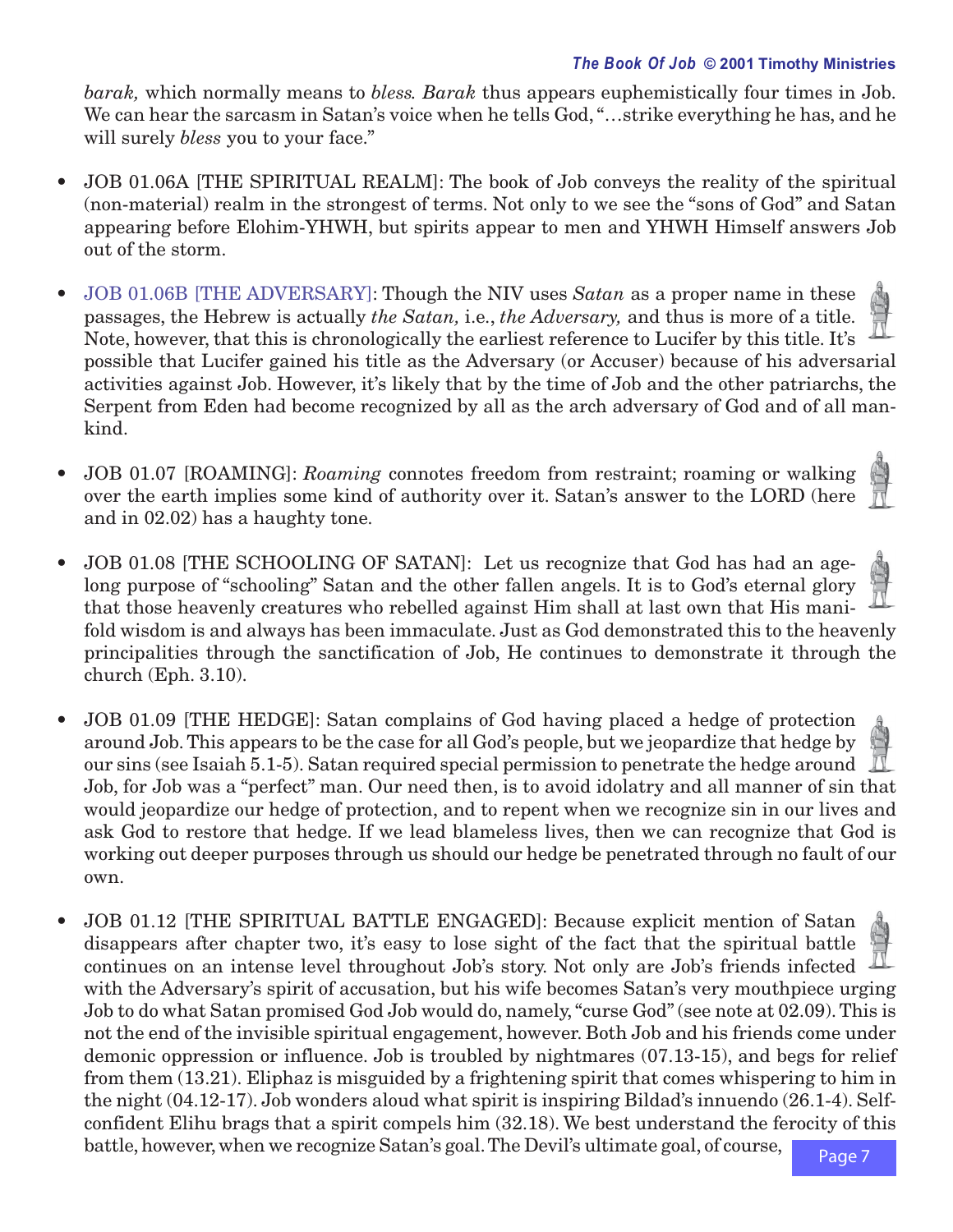<span id="page-7-0"></span>is to destroy Job and every other human being. Since, however, Satan is not permitted to utterly destroy the child of God, and in Job's case is not even permitted to kill his body, the Old Serpent aims at neutralization. The way to neutralize the child of God is to get that child to *disengage from God.* Granted, the true believer never *completely* disengages from his Savior, but Satan all too often succeeds in getting the believer to grow cold toward his God, to stop drawing near to God, to give up on intimacy with God. This is what Satan worked so hard to accomplish with Job. Satan had to neutralize Job's strategic influence in the community (see note at 01.03). If he could not accomplish it by killing Job, he would try to destroy Job's reputation, and more importantly, try to chill Job's heart toward God. Job loved God, but if Satan could get that love to cool, then people would no longer be drawn to God through Job's fervent devotion. If Satan could kill Job's hope, people would stop asking Job for the reason behind that hope (cf. 1 Peter 3.15). It is in pursuit of these destructive ends that Satan relentlessly hammers upon Job with every means that comes to hand.

- JOB 02.09 [SPIRIT OF ACCUSATION (A)]: The spirit of the Accuser, the Adversary, begins to infect those close to Job. Job's wife is first to vent her judgmental anger toward Job for the loss of their children and estate. In the LXX of this verse she makes this lengthy statement: "How long wilt thou hold out, saying, Behold, I wait yet a little while, expecting the hope of my deliverance? for, behold, thy memorial is abolished from the earth, even thy sons and daughters, the pangs and pains of my womb which I bore in vain with sorrows; and thou thyself sittest down to spend the nights in the open air among the corruption of worms, and I am a wanderer and a servant from place to place and house to house, waiting for the setting of the sun, that I may rest from my labours and my pangs which now beset me: but say some word against the Lord, and die." With Satan's encouragement, Job's wife jumps to the conclusion that Job had been living a double life, that he was secretly indulging in some wickedness against God. In a retaliatory attitude she encourages him to end his hypocrisy. Using the very word that Satan used to predict Job's fall (01.11; 02.05), she tells her husband to bless (= curse) God openly so that the populace will rid her of such a husband (cf. 1Kings 21.13). What a great example of how Satan plays dirty: he was forbidden to kill Job himself, but he had no scruple about inciting others to kill Job for him!
- [JOB 03.25 \[JOB'S FEAR\]:](#page-2-0) Here is a clue to God's sanctifying purposes for Job. What was it that befell Job that he had been fearing? The loss of his children? The loss of his wealth or influence? Health? This perfect man was nevertheless made of flesh and still had to be cleansed of a subtle idolatry. Ironically, Job was known as a man who "feared God." In a sense, what Job feared, namely God Himself, has come upon him to do a deep work in his soul.
- [JOB 04.07-08 \[SOWING AND REAPING\]](#page-2-0): With profound insensitivity to the fact that Job's children have been killed, Eliphaz states the principle of Gal. 6.7. Worse, he first presuppose its corollary! He assumes in verse 7 that whatsoever a man reaps he must surely have sown. However, our Lord Jesus is the answer to his rhetorical question: Who being innocent has ever perished? People who suffer a tragedy have not necessarily sown the seeds of that tragedy. The principle of sowing and reaping cannot be fully understood outside of the larger context of spiritual warfare.
- JOB 04.15-17 [SPIRIT OF ACCUSATION (B)]: Eliphaz has assumed that Job's catastrophes have come from God. Therefore, there is obviously some dispute between God and Job. But Eliphaz has always known Job to be a man of integrity, so how can

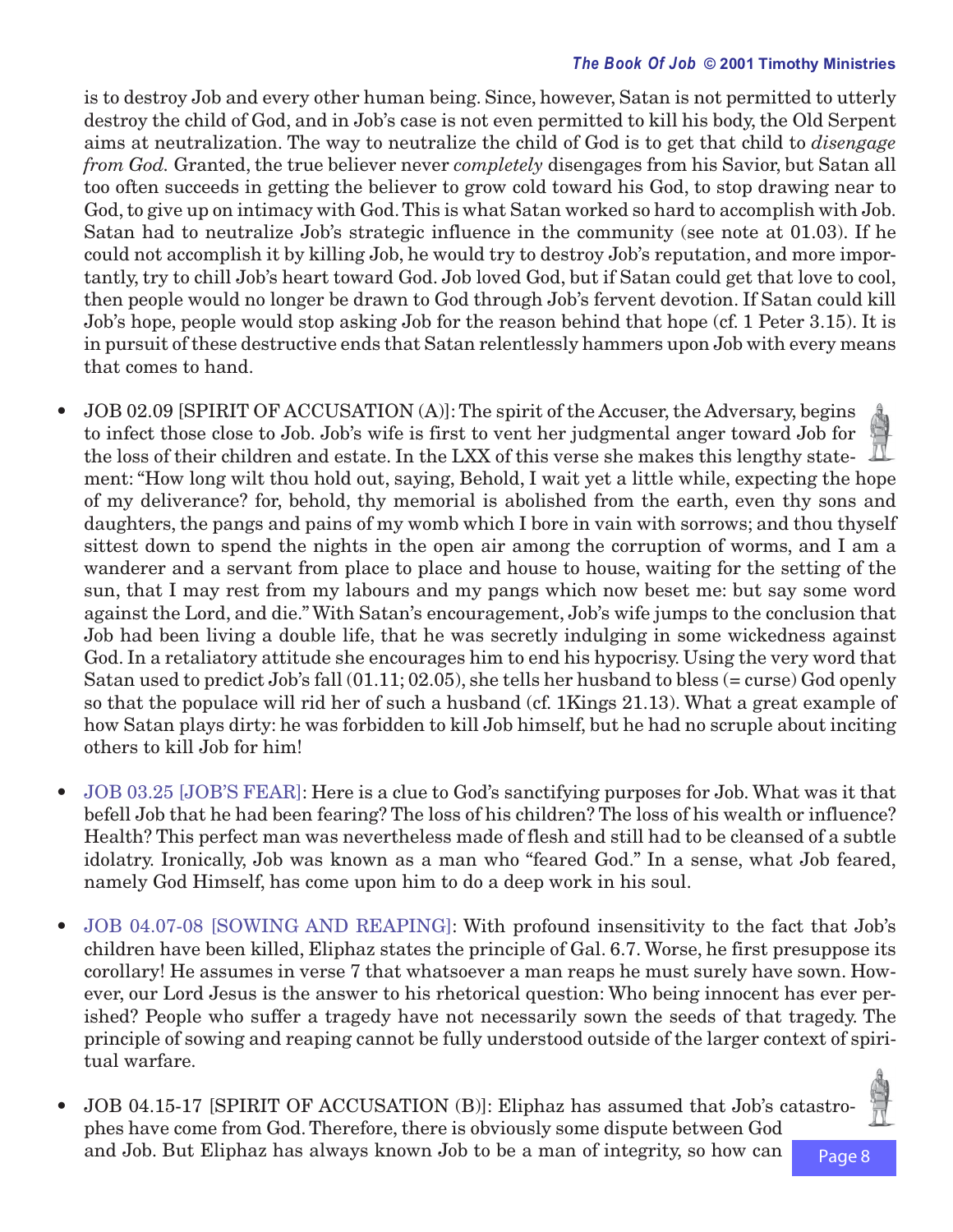<span id="page-8-0"></span>God be just in afflicting Job? An evil spirit comes to Eliphaz in the night moments of half-sleep and asks a simple question: "Can a man be more pure than his Maker?" What subtlety! The evil spirit voiced no lie, but firmly planted the thought in Eliphaz's mind that Job had in fact been hiding some impurity and now God has found him out.

- JOB 05.06-07 [ELIPHAZ'S LAW OF CAUSATION]: He took his time getting to the point, but Bildad reminds Job that trouble doesn't happen without a reason but comes with the job description of the fallen race. Bildad's implication is that Job's troubles have come upon him for giving in to his fallenness. Bildad is right that no trouble happens without cause, but is wrong in assuming that the immediate cause of this trouble lies in Job (2.3). Again, life cannot be fully understood apart from the bigger picture of spiritual warfare.
- JOB 05.17-18 [GOD CHASTENS WHOM HE LOVES]: Eliphaz states a clear and certain truth: God chastens in order to correct. The only problem is that he misapplies it to Job, assuming that Job had merited *severe* correction. We should understand that though God chastens His children, He does not do so in a burst of anger as human fathers do. On the contrary, God would not bring major catastrophe to chasten whom He loves, without first sending many gentle warnings. Only after we stiffen our necks against God's gentle calls to repentance does He bring severe chastening. It follows that catastrophe unpreceded by warnings probably comes at the instigation of the Adversary, rather than as a chastening from the Father.
- JOB 05.19-22 [HOW MANY TROUBLES WAS THAT?] I've got two words for you: Count Eliphaz's troubles. He gets seven troubles by using two different words for famine and mentioning destruction twice.
- JOB 05.26 [WE WOULDN'T WANT YOU TO DIE IN ILL HEALTH]: How comforting can this blessing be: May you come to the grave in full vigor! This reminds me of the Yiddish joke in which a man wishes a friend a happy birthday by saying, "May you live to be a hundred years and three months!" His friend replies, "Thank you, but why 'and three months?'" "Well," says the first, "I wouldn't want you to die suddenly!" On the other hand, perhaps Bildad was an early proponent of the "health and wealth gospel."
- JOB 05.27 [CONFIDENCE OR ARROGANCE?]: Job's "friends" steadily gain confidence in their suspicions, accusations and advice. Eliphaz expresses it first by saying, essentially, "I know I'm right, so you'd better take what I'm telling you and apply it to yourself."
- [JOB 06.14-20 \[INCONSISTENT FRIENDS\]](#page-2-0): Job accuses his friends of allowing their devotion to dry up, now that hard times have come. A true friend will not turn suddenly judgmental when catastrophe falls upon someone. Remember the unmerited blindness of the man in John 9, and don't jump to the conclusion that tragedy in a person's life is a judgment from God.
- [JOB 08.04 \[SPIRIT OF ACCUSATION \(C\)\]:](#page-3-0) The consensus grows that Job and his family had hypocritically lived double lives. Shocking though it was to the unsuspecting community, some of Job's family were secretly sinning in a manner deserving of death. Bildad declares this verdict against Job's children.
- Page 9 • [JOB 09 \[THE TEMPTATION TO DESPAIR\]:](#page-3-0) Job's attitude slips badly. He feels he is already condemned  $(v. 29)$  though he has done nothing wrong  $(v.21)$ . What hope does he have of ever regaining God's favor (v. 2)? Job begins to think of God as arbitrary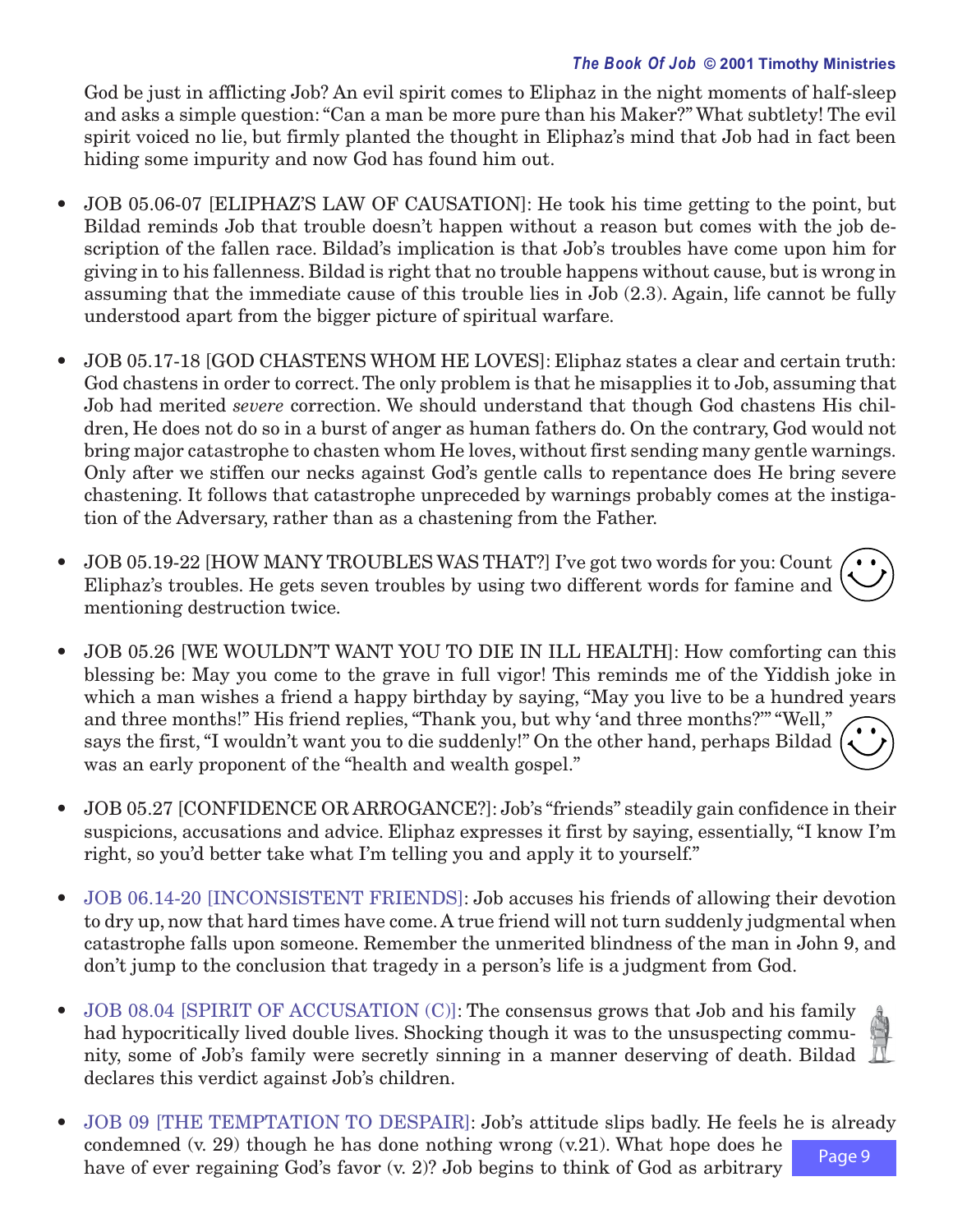<span id="page-9-0"></span>and capricious (vv. 22-24). He sees God as inattentive (vv. 16,17), rather than the infinite God who gives every person His undivided attention.

- [JOB 09.32-35 \[LEGAL PRINCIPLES\]](#page-3-0): Job begins to think in terms of legal arbitration. He longs for an advocate. This is a proper yearning, for we all need an advocate and God desires that we realize it (1 John 2.1). However, Job himself now labors under the false fear that God is judging him.
- [JOB 12.02 \[DRIPPING SARCASM\]](#page-3-0): Wouldn't it be fun to deliver this line in a dramatic presentation of Job's story?
- [JOB 14.14 \[AFTERLIFE IN JOB\]:](#page-3-0) The book of Job assumes an incorporeal component of human existence (32.8). The implication of that reality is that existence does not end at bodily (physical) death. Job envisions people resting in death rather than ceasing to exist (3.13-19). Job asks, "If a man dies, will he live again? All the days of my hard service I will wait for my renewal to come." He knows that a person who dies will not live on earth again in the present age, but he also knows that a "renewal" is coming. It is marvelous to realize, contrary to the guffaws of liberal scholars, that as early as the patriarchal age there was the hope of resurrection. Job's expresses confidence of his own resurrection in chapter 19: "And after my skin has been destroyed, yet in my flesh I will see God; I myself will see him with my own eyes — I, and not another. How my heart yearns within me!" Job not only expects to see God after death, but expects to see Him with his own eyes, reclothed in his own flesh!
- [JOB 16.02 \[MISERABLE COMFORTERS\]:](#page-3-0) Though God works all things together for good in the final tapestry, the rips and tears and stains of the present are *real* calamities. Job understood the principle of Romans 12.15. "Have I not wept for those in trouble? Has not my soul grieved for the poor?" he asks in 30.25. Job's friends had started out well, for "When they saw him from a distance, they could hardly recognize him; they began to weep aloud, and they tore their robes and sprinkled dust on their heads" (02.12). Their compassion soon gave way to judgment, however, and they began to suggest, even insist upon things that were not true about Job. The heart cannot find solace, however, in what the mind rejects as false (and vice versa). Job complains in 21.34, "how can you console me with your nonsense? Nothing is left of your answers but falsehood!" What Job desperately needed was a shot of truth to help him make sense of his life's sudden meltdown. Little did he know that he was about to see the Truth with his own eyes.



[Job 18.3](#page-3-0)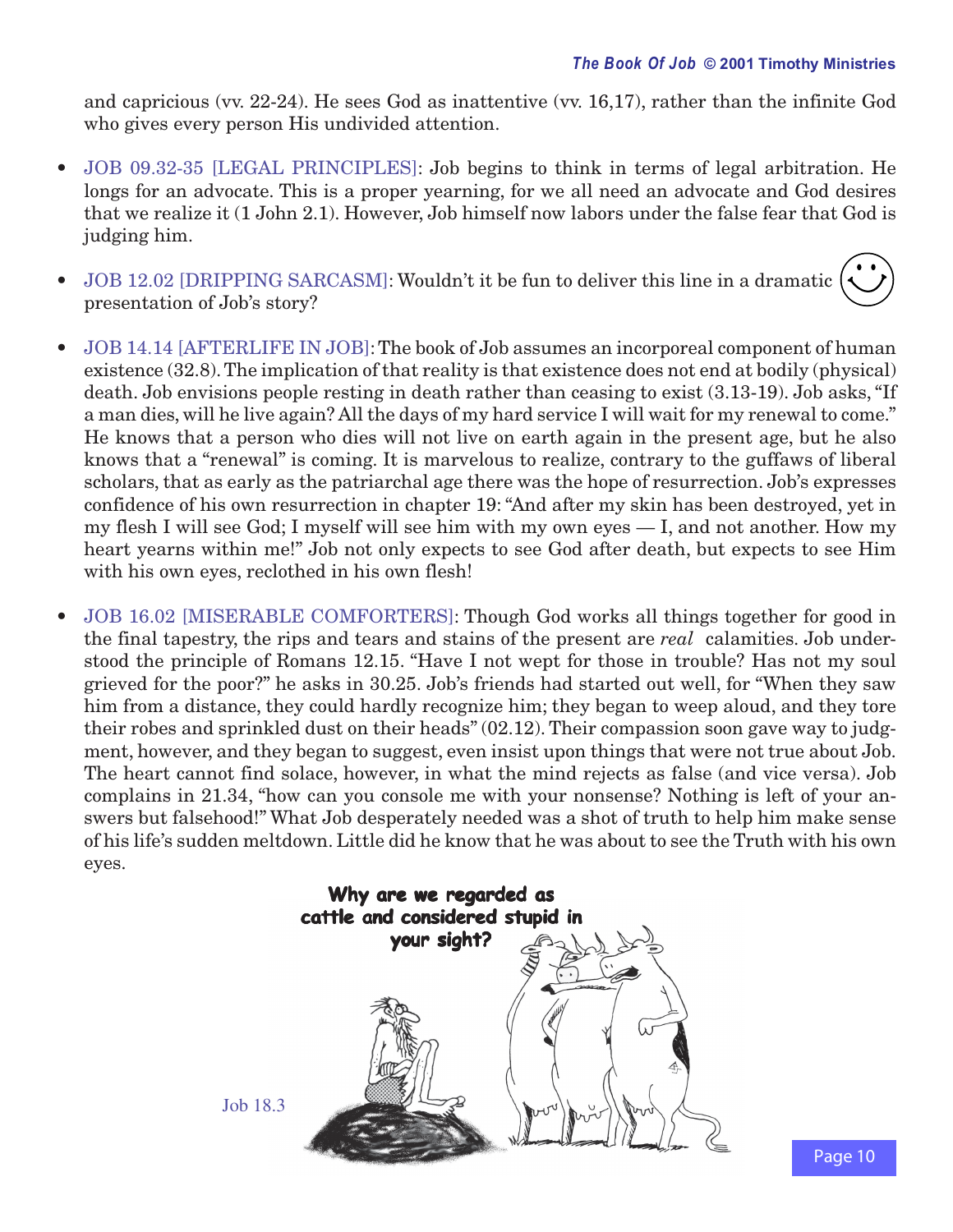- <span id="page-10-0"></span>• [JOB 19.25A \[THE LIVING ONE\]](#page-3-0): In our English translations, Job says, "I know that my Redeemer lives," but in the Hebrew, the life word is actually an adjective. It's not so much that Job's Redeemer lives, but that He is *the Living One,* the One with life in Himself (John 5.26).
- [JOB 19.25B \[THE FINAL WORD\]](#page-3-0): The words translated "in the end" or "at the last" are actually a Heb. adjective that stands parallel to "Redeemer." It is the adjective YHWH applies to Himself in Isaiah 44.6 and 48.11 when He calls Himself the "First and the Last." Job's Redeemer is the "one coming after," i.e., "the Last." When Job has disintegrated in the dust, the Lord will stand upon that very dust and declare that Job was indeed righteous, contrary to the innuendo of his friends.
- [JOB 22 \[SPIRIT OF ACCUSATION \(D\)\]](#page-3-0): Eliphaz continues relentless in his attack upon Job. "God is not benefited by righteousness," he says, "but God does punish sin." Eliphaz  $\mathbb{R}$ suggests some specific ways that Job may have sinned. He rebukes Job for implying that God may be ignorant of the facts. He reminds Job that though God seems to bless evil men for a while, He destroys them before their time. Eliphaz urges Job to repent and be restored.
- [JOB 24.18-25 \[SLOW JUSTICE\]](#page-3-0): Job recognizes that the exaltation of the wicked is only for a season, but he wants that season to be shortened by regular intervals of God meting out justice. If God would mete out justice more regularly, then the wicked would soon be condemned, *and* Job would soon be vindicated.
- [JOB 26.01-04 \[MY ARE YOU SPIRIT-FILLED!\]](#page-3-0): In one of Job's great sardonic rejoinders, with tongue in cheek he praises his talkative friends. Job insightfully asks them, "whose spirit spoke from your mouth?" They of course would claim unction from God, but another spirit has been at work in them.
- [JOB 29.1-30.1 \[JOB NEUTRALIZED WITHOUT RECOGNIZING THE ENEMY\]](#page-3-0): In this chapter, Job bemoans his loss of influence in the community. Whereas he once "broke the fangs of the wicked," and men listened to him expectantly waiting in silence for his counsel, now even the dregs of society mock Job. This loss of influence points up a major goal of Satan's: to undermine the influence of the godly. Of course the most direct route to ending a godly person's influence is to kill him (in a non-martyr situation), and Satan would have done that to Job if God had permitted it (ch. 2.6; vi*z.* John 8.44). If Satan cannot kill a godly person, he will endeavor to discredit him in any way possible. It is instructive to note that at this stage, Job gives no indication that he recognizes the hand of Satan in his circumstances. We who have the benefit of retrospect, should discern Satan's work more readily when he endeavors to undermine our influence for the gospel.
- [JOB 31 \[JOB RESTS HIS CASE\]:](#page-3-0) Returning to legal language, Job signs his brief and ends his words. No one can convict him of harboring known sin. Job *is* perfect in that he had greater integrity than his contemporaries and was at God's appointed place of personal growth.
- Page 11 • [JOB 32 \[ELIHU ENTERS THE DEBATE\]:](#page-4-0) A member of the audience now throws in his two cents. Elihu comes forward at the end of the story to stand as the epitome of spiritual arrogance. His mother did not help him learn humility by naming him Elihu. You'd find it hard to be humble too if your name meant, "He is (my) God." (Just think, whenever anyone asked, "Who's he?" a person would have to respond, "Him? Oh, 'He is (my) god'.") Elihu summarizes Job's position thusly: "I am without sin but God treats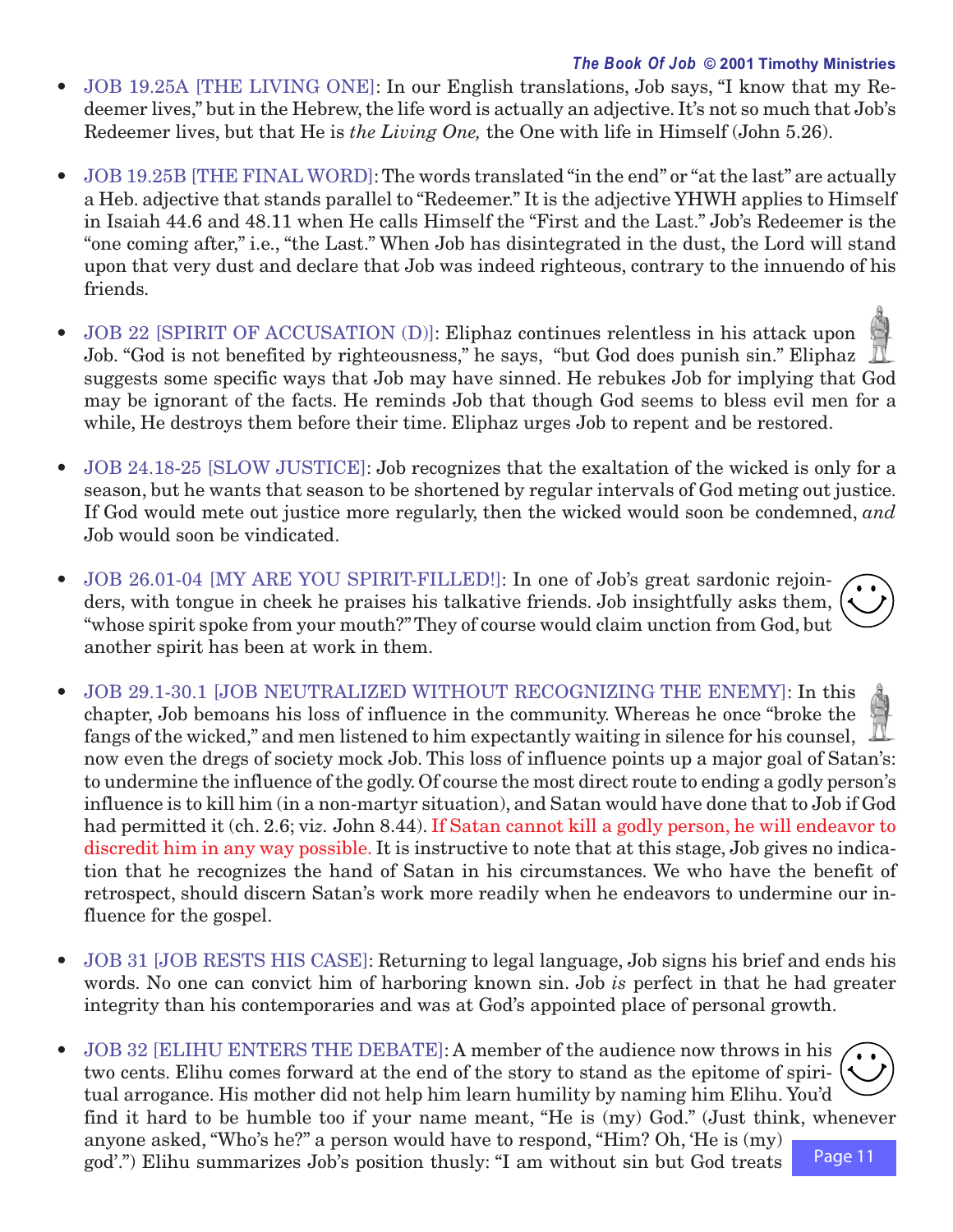<span id="page-11-0"></span>me like an enemy…I am innocent but God denies me justice" (33.8-11; 34.5,6). Elihu implies that Job simply does not see his sin yet, but God will bring conviction through chastening (33.12- 33). For Elihu the practical issue is this: Job implies that "it profits a man nothing when he tries to please God"—this can only lead to impiety (34.9; 35.3). Elihu is convinced that Job *is* guilty and that he is adding rebellion to his previous sins (34.33-37). Elihu errs in assuming that Job deserves his disaster, but he is right about this: God is not an oppressor (37.23). So why in God's name is Elihu beating Job up some more?

- JOB 36.04 [CAREFUL, ELIHU!]: Elihu brands Job an ignoramus (34.35; 36.16), and then speaks of his own knowledge in the same terms as God's (36.4; 37.16). Then he condemns Job in the most complete terms (36.16-21). Red flag, Elihu! You're walking on dangerous ground!
- [JOB 38.01 \[YHWH ANSWERS OUT OF THE STORM\]:](#page-4-0) God enters the drama to put things into perspective. How? By showing the men their inability to: control nature, control God, fathom God's purposes, or save themselves. God's presence arrests everyone's attention, for its manifestation is as a raging storm (Psalm 50.3).
- [JOB 38.19 \[THE ABODE OF LIGHT\]:](#page-4-0) What can compare to the creation of light when God said, "Let there be light"? "About 1,000 billion  $(10^{12})$  photons of sunlight fall on a pinhead each second; when you look at a faint star, your eye receives a few hundred photons from that star each second." (Source: Gribbin, John; *Q is for Quantum)* God begins to give Job perspective by parad-



MAN WOULD LIKE TO THINK HE UNDERSTANDS LIGHT

• JOB 40.08 [MORE PERSPECTIVE]: Here is a key question: "Would you discredit my justice? Would you condemn me to justify yourself?" Key perspective: "Everything under heaven belongs to me." $(41.11)$ 

• JOB 40.12 [HUMBLING THE PROUD]: Cf. Zechariah 14.12. The ability to humble the proud is particularly a divine attribute and priority (40.11-14). By this power God judges the wicked and teaches the righteous their dependency upon Him.

• [JOB 42.02 \[JOB'S SECOND CONFESSION\]:](#page-4-0) Job acknowledges the deeper purpose in his trials. Job sees the answer to his questions now. The answer is God Himself. The purpose of Job's trial was to prepare him for a deeper revelation of the relational, self-disclosing God.

• JOB 42.05-06 [JOB REPENTS]: What does Job repent of in

the end? Probably an array of things, but most of all for thinking that he had understood the big picture and for the resultant creeping doubt regarding God's goodness toward him. God had had deeper purposes all along, and Job's patience had given out too soon.

Page 12 • JOB 42.07-10A [JOB'S INTERCESSION]: What's the fruit of a deeper revelation of God? More effective ministry to our friends and neighbors. What a tremendous commendation of one's ministry of intercession to have it said, "and the LORD accepted Job's prayer." Philosophers, theologians and scholars who do not believe in or understand intercessory prayer cannot appreciate that a deeper purpose in Job's trial was to make him a more powerful